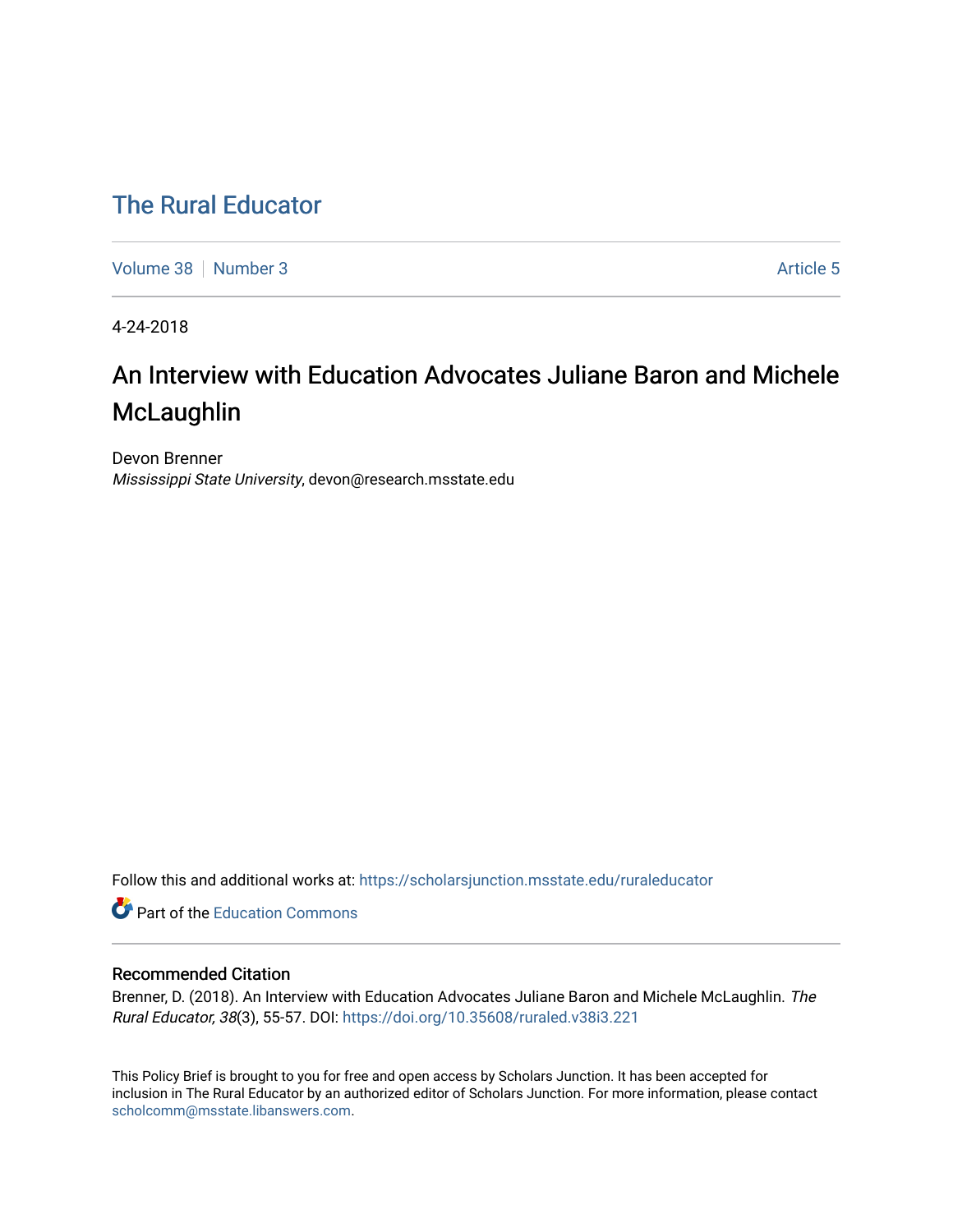## **Policy Brief: An Interview with Education Advocates Juliane Baron and Michele McLaughlin**

*TRE Editor Devon Brenner recently sat down with experts to learn more about how to communicate with members of congress to advocate for rural education policy and funding. Juliane Baron is the Director of Government Relations at the American Educational Research Association. AERA, a national research society, strives to advance knowledge about education, to encourage scholarly inquiry related to education, and to promote the use of research to improve education and serve the public good. Michele McLaughlin is the President of Knowledge Alliance, an association that focuses on the federal role in education research, technical assistance and innovation.*

**TRE**: *Why is it important for people interested in rural education to speak up and engage with their members of congress?*

**Baron**: There are some specific challenges that rural educators face that Members of Congress need to know about. If the rural educators who are most knowledgeable about and impacted by these challenges fail to bring them to the attention of Congressional offices, nobody else will and offices will not make rural education a priority when it is time to vote on the budget.

Congressional staffers are spread very thin working on a wide range of time sensitive issues. They receive a steady stream of correspondence and visitors demanding investment on everything from modernizing defense to building roads and bridges or accelerating the cure for cancer to supporting children in foster care. Everybody else is doing it and so if rural educators are not communicating regularly, Members of Congress may not be able to represent your needs. As one colleague says: "If you aren't at the table you are on the menu." Meaning the budget for the things that you care about will be cut or laws may be passed that hurt rural schools.

**McLaughlin**: In addition, staffers are interested in potential solutions to the challenges faced in rural communities, and they welcome the input of educators- who know their students and communities- on how to make improvements. After meeting with a group of rural educators, staffers are in the better position to brief Members of Congress, who are very interested in the perspective of their constituents. Educators may not know exactly what the federal government can do to help, but with their input, Members of Congress can find the right policy levers to make improvements.

**TRE**: *We want to do a better job advocating for rural education. How should folks get started?*

**Baron**: It is easier than you might think. It is always best to meet in person – but that doesn't have to be Washington, DC. Look to see where your Representative and Senators have their district offices. If possible, send an email requesting a brief meeting with the person who covers education indicating that you want to talk about challenges facing rural educators. If you are unable to make it to the office, phone calls and emails are also effective. Staff tracks every communication received by the office. When votes come up Members ask, 'What are we hearing from constituents? What do I need to know about rural education?' Your input matters to them. At AERA we have developed some resources, (http://cqrcengage.com/aeraedresearch/AERAAdvoca cyToolkit?0) including an Advocacy Handbook, (http://cqrcengage.com/aeraedresearch/file/NB9jOtE 4Iqh/Handbook2017\_v6c3.pdf) for our members planning to visit with their Congressional offices for the first time.

Even better is to think about a way to build a relationship with the office. Consider inviting the Member or staff to visit your school or classroom. These can be terrific photo opportunities for the Member and valuable interactions to get them invested in issues specific to rural educators.

**McLaughlin**: I would also suggest looking for opportunities through the professional associations educators belong to; oftentimes these associations can facilitate making connections to Members of Congress. They also have staff who stay on top of legislation and can alert educators to when their voice needs to be heard. And, there is always power in numbers—the more a Member of Congress hears about the same issue from multiple constituents, the more likely they are to take action to make improvements.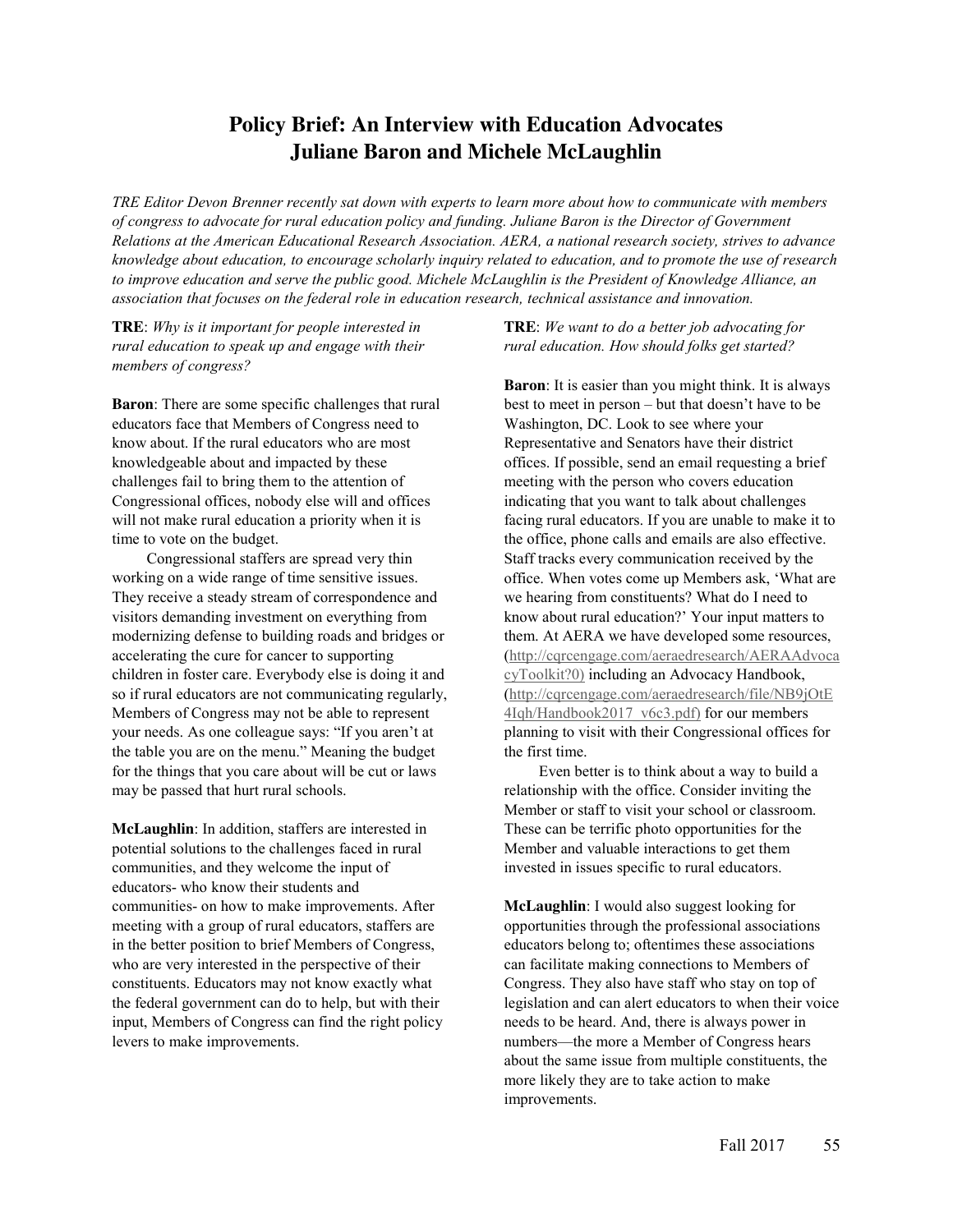**TRE**: *National associations really can be valuable resources. Weekly NREA UPdates from the executive director of our parent organization, the National Rural Education Association, provides current information about national policy that impacts rural education (http://www.nrea.net/NREA\_UPdate), and the National Rural Education Advocacy Coalition (http://www.aasa.org/NREAC.aspx) can help readers connect to Members of Congress and understand rural education issues. Earlier you mentioned meeting with congressional staff. Shouldn't I expect to meet with my senator or representative herself?*

**Baron**: In my experience meeting with staffers can be just as valuable as meeting with the Senator or Representative. Even when spread thin over numerous topics, staff cover a far smaller range of topics than their Members and tend to know more of the specifics of the issues. Despite staffers being surprisingly young, I have found them to be extremely knowledgeable and are more likely to engage in conversation where as Members are used to doing the majority of the talking, so you might have less of an opportunity to get your point across.

**McLaughlin**: When possible, Members of Congress will make every effort to also meet with constituents, even if they can only stop into the meeting for a few minutes. However, a lot depends on what is happening—whether a committee they sit on has a hearing or markup, or if there is a vote on the floor. Members of Congress also travel back to their home state during Congressional recess, so they are not usually in DC that week. Recognizing that they sometime miss the opportunity to see constituents, some Members of Congress hold a weekly breakfast where constituents can drop in and meet them. If you are planning a trip to DC, I would recommend calling the office ahead of time and asking if the Member has a "meet and greet" that you might attend.

### **TRE**: *How should rural education advocates prepare for a meeting or a phone call?*

**McLaughlin**: It's best to assume you will only get a half hour with the staffer, as they are often in backto-back meetings when a piece of legislation is moving. When Congress is on recess, they often have more time, so meetings might run longer. Given the meeting will be relatively short, it's important to concisely describe your concerns and offer up

possible solutions. I wouldn't bother leaving any materials in a fancy folder, as it will likely get thrown out. Some staffers prefer electronic documents only. If you are meeting with a staffer who is not on the education committee, you should provide a little more background on the issue before diving into the details. Non-committee staff, especially on the House side, often cover multiple issues, and given their background, might not have deep knowledge on education issues. Staff also want to know what the "ask" is--what is it you want them to do with the information you presenting. If you don't have an "ask," that's OK but try to let them know that early in the conversation.

Another tip: on the House side, conference room space is scarce, so don't be surprised if you end up meeting in the hallway standing up. It's not a reflection on you or the importance of the issue! Also, Congressional staff are addicted to their phones; don't be insulted if they check their emails multiple times during your half hour conversation. And, in my experience, staffers prefer follow-up by email. I'm not sure they actually talk on their phones.

**Baron**: I always recommend reading up on the background and priorities of the office that you are going to visit. Sometimes you can find an opportunity to make a nice topical or personal connection - which is a great way to start a meeting. As Michele wrote, it is critical to be concise. Practice what you plan to say, ask yourself if it is memorable and repeatable. These staffers could have up to seven or eight meetings on any given day—put a little thought into how to distinguish your meeting from all the others this is where the connection is so important.

When it comes to an "ask," I would also make it as easy as possible for them to help you. For example: you may ask them to vote for (or against) a particular bill, or make sure that funding for a particular program is included in the budget. Even when staffers are very supportive of your perspective, they are pulled in so many different directions and their to do lists are so long that if you can remove a step for them as they try to figure out how to show support issue, they are more likely to do so.

**TRE**: *Is it better to bring multiple issues or focus on just one thing? Should I bring lots of research evidence to support my issue?*

**Baron**: There is a temptation to take full advantage of your meeting and bring up a long list of important